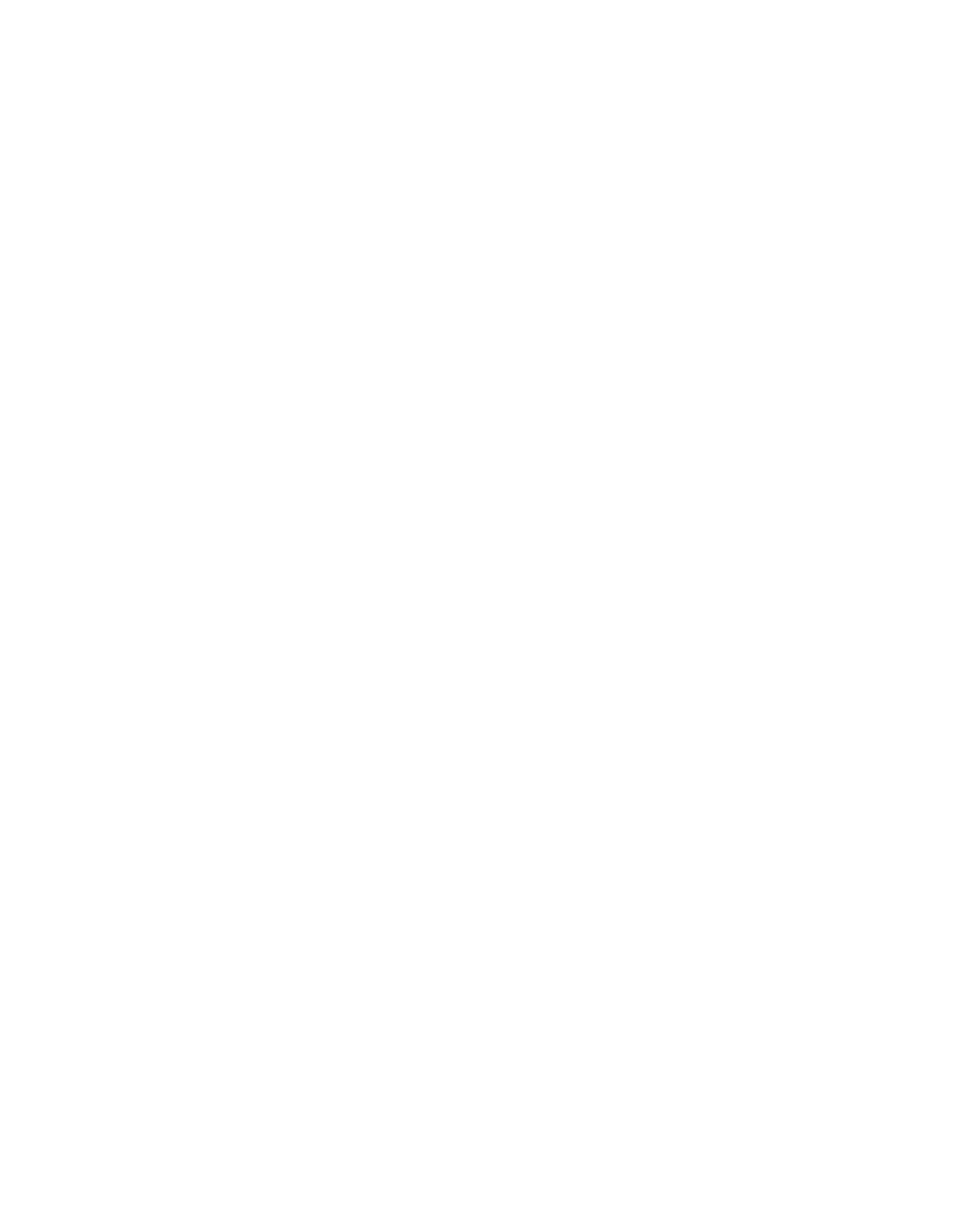## **CITY OF BROCKTON, MASSACHUSETTS**

## **GAO AND UNIFORM GUIDANCE REPORTS**

# **YEAR ENDED JUNE 30, 2016**

# **TABLE OF CONTENTS**

| Independent Auditors' Report on Internal Control over Financial Reporting<br>and on Compliance and Other Matters Based on an Audit of Financial<br><b>Statements Performed in Accordance with Government Auditing Standards</b>      |    |
|--------------------------------------------------------------------------------------------------------------------------------------------------------------------------------------------------------------------------------------|----|
| Independent Auditors' Report on Compliance for Each Major Federal<br>Program, Report on Internal Control over Compliance, and Report on the<br>Schedule of Expenditures of Federal Awards Required by the Uniform<br><b>Guidance</b> | 3  |
| <b>Schedule of Expenditures of Federal Awards Programs</b>                                                                                                                                                                           | 6  |
| Notes to Schedule of Expenditures of Federal Awards                                                                                                                                                                                  | 8  |
| <b>Schedule of Findings and Questioned Costs</b>                                                                                                                                                                                     | 10 |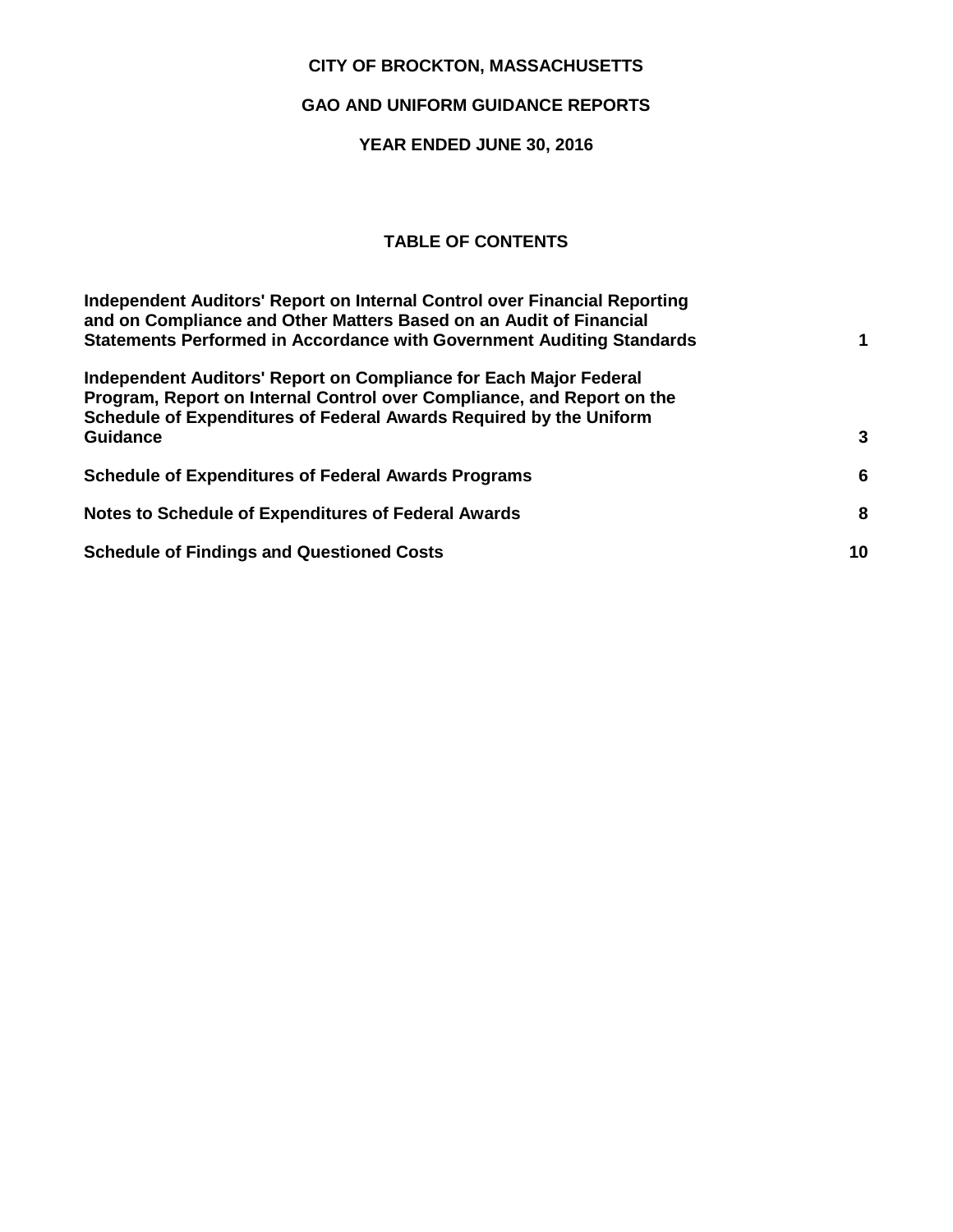

## <span id="page-3-0"></span>**INDEPENDENT AUDITORS' REPORT ON INTERNAL CONTROL OVER FINANCIAL REPORTING AND ON COMPLIANCE AND OTHER MATTERS BASED ON AN AUDIT OF FINANCIAL STATEMENTS PERFORMED IN ACCORDANCE WITH** *GOVERNMENT AUDITING STANDARDS*

To the Honorable Mayor and City Council City of Brockton, Massachusetts

We have audited, in accordance with the auditing standards generally accepted in the United States of America and the standards applicable to financial audits contained in *Government Auditing Standards* issued by the Comptroller General of the United States, the financial statements of the governmental activities, the business-type activities, each major fund, and the aggregate remaining fund information of the City of Brockton, Massachusetts, as of and for the year ended June 30, 2016, and the related notes to the financial statements, which collectively comprise the City of Brockton, Massachusetts' basic financial statements, and have issued our report thereon dated March 29, 2017.

## **Internal Control Over Financial Reporting**

In planning and performing our audit of the financial statements, we considered the City of Brockton, Massachusetts' internal control over financial reporting (internal control) to determine the audit procedures that are appropriate in the circumstances for the purpose of expressing our opinions on the financial statements, but not for the purpose of expressing an opinion on the effectiveness of the City of Brockton, Massachusetts' internal control. Accordingly, we do not express an opinion on the effectiveness of the City of Brockton, Massachusetts' internal control.

A *deficiency in internal* control exists when the design or operation of a control does not allow management or employees, in the normal course of performing their assigned functions, to prevent, or detect and correct, misstatements on a timely basis. A *material weakness* is a deficiency, or a combination of deficiencies, in internal control, such that there is a reasonable possibility that a material misstatement of the entity's financial statements will not be prevented, or detected and corrected on a timely basis. A *significant deficiency* is a deficiency, or a combination of deficiencies, in internal control that is less severe than a material weakness, yet important enough to merit attention by those charged with governance.

Our consideration of internal control was for the limited purpose described in the first paragraph of this section and was not designed to identify all deficiencies in internal control that might be material weaknesses or significant deficiencies and therefore, material weaknesses or significant deficiencies may exist that were not identified. However, we identified a certain deficiency in internal control, described in the accompanying schedule of findings and questioned costs as finding 2016-001, that we consider to be a material weakness.

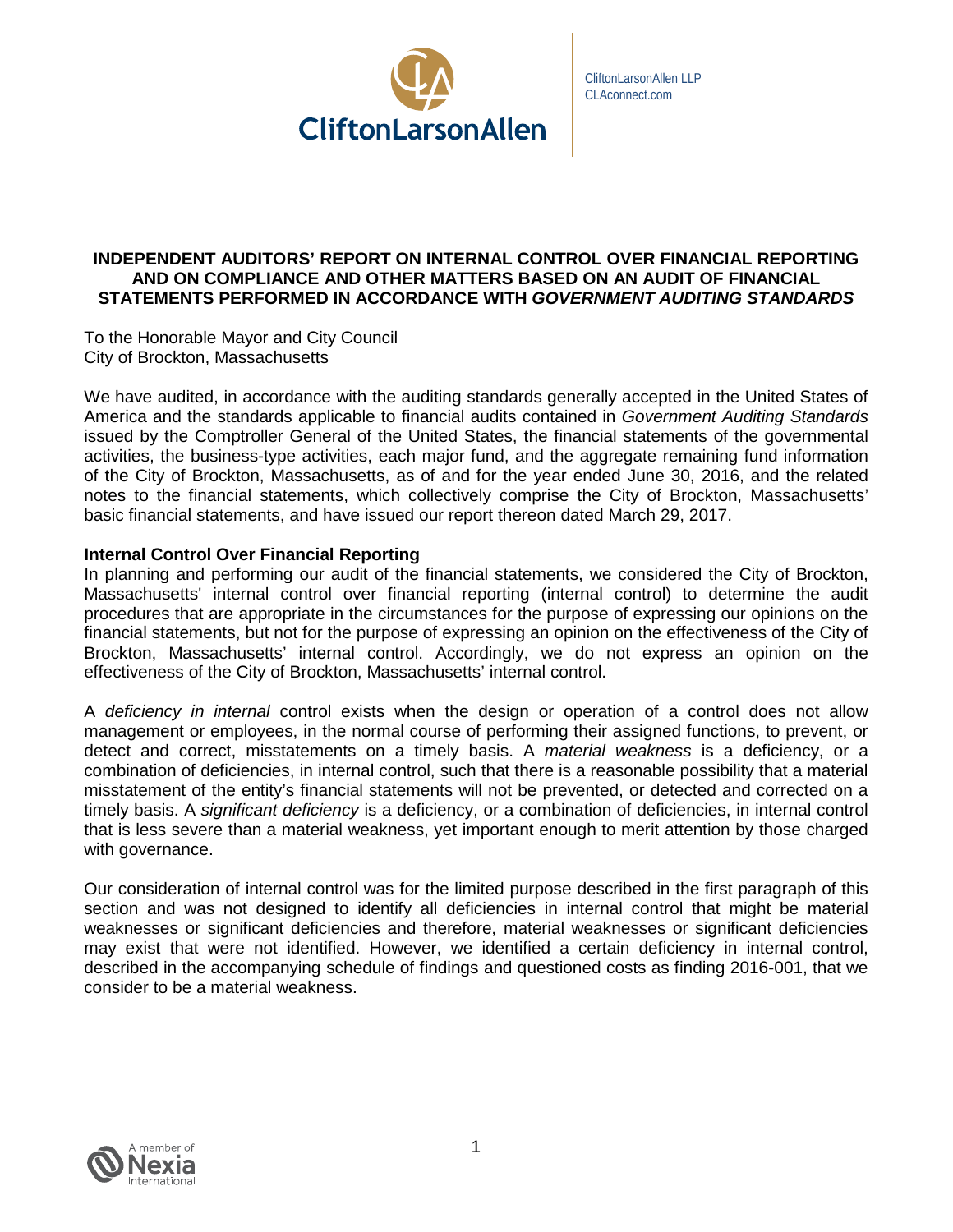### **Compliance and Other Matters**

As part of obtaining reasonable assurance about whether the City of Brockton, Massachusetts' financial statements are free from material misstatement, we performed tests of its compliance with certain provisions of laws, regulations, contracts, and grant agreements, noncompliance with which could have a direct and material effect on the determination of financial statement amounts. However, providing an opinion on compliance with those provisions was not an objective of our audit, and accordingly, we do not express such an opinion. The results of our tests disclosed no instances of noncompliance or other matters that are required to be reported under *Government Auditing Standards*.

## **Purpose of this Report**

The purpose of this report is solely to describe the scope of our testing of internal control and compliance and the result of that testing, and not to provide an opinion on the effectiveness of the entity's internal control or on compliance. This report is an integral part of an audit performed in accordance with *Government Auditing Standards* in considering the entity's internal control and compliance. Accordingly, this communication is not suitable for any other purpose.

Clifton Larson Allen LLP

**CliftonLarsonAllen LLP**

Boston, Massachusetts March 29, 2017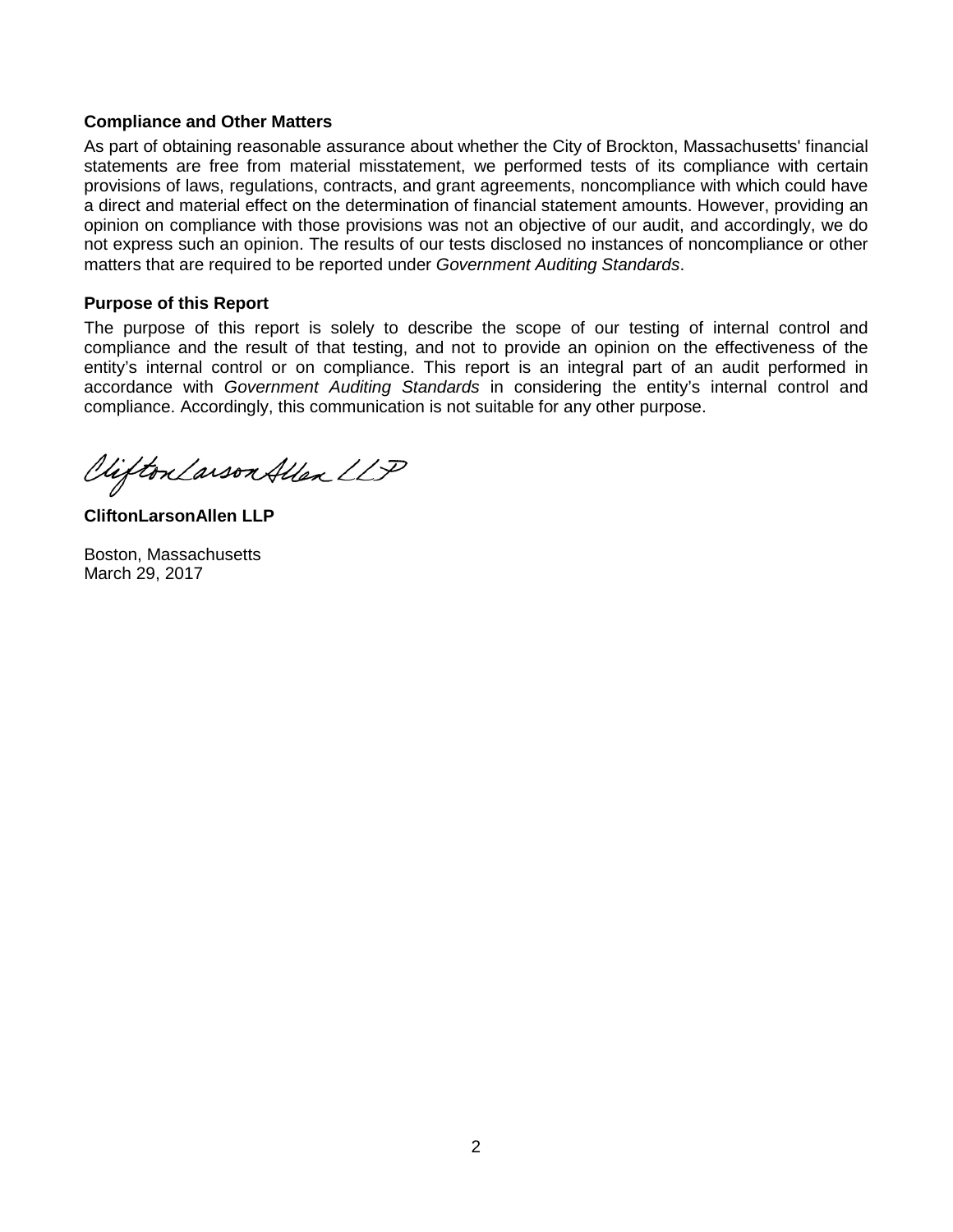

## <span id="page-5-0"></span>**INDEPENDENT AUDITORS' REPORT ON COMPLIANCE FOR EACH MAJOR FEDERAL PROGRAM, REPORT ON INTERNAL CONTORL OVER COMPLIANCE, AND REPORT ON THE SCHEDULE OF EXPENDITURES OF FEDERAL AWARDS REQUIRED BY THE UNIFORM GUIDANCE**

To the Honorable Mayor and City Council City of Brockton, Massachusetts

## **Report on Compliance for Each Major Federal Program**

We have audited the City of Brockton, Massachusetts' compliance with the types of compliance requirements described in the *OMB Compliance Supplement* that could have a direct and material effect on each of the City of Brockton, Massachusetts' major federal programs for the year ended June 30, 2016. The City of Brockton, Massachusetts' major federal programs are identified in the summary of auditors' results section of the accompanying schedule of findings and questioned costs.

## **Management's Responsibility**

Management is responsible for compliance with the requirements of laws, regulations, contracts, and grants applicable to its federal programs.

## **Auditors' Responsibility**

Our responsibility is to express an opinion on compliance for each of the City of Brockton, Massachusetts' major federal programs based on our audit of the types of compliance requirements referred to above. We conducted our audit of compliance in accordance with auditing standards generally accepted in the United States of America; the standards applicable to financial audits contained in *Government Auditing Standards*, issued by the Comptroller General of the United States; and the audit requirements of Title 2 U.S. *Code of Federal Regulations Part 200, Uniform Administrative Requirements, Cost Principles, and Audit Requirements for Federal Awards* (Uniform Guidance). Those standards and the Uniform Guidance require that we plan and perform the audit to obtain reasonable assurance about whether noncompliance with the types of compliance requirements referred to above that could have a direct and material effect on a major federal program occurred. An audit includes examining, on a test basis, evidence about the City of Brockton, Massachusetts' compliance with those requirements and performing such other procedures as we considered necessary in the circumstances.

We believe that our audit provides a reasonable basis for our opinion on compliance for each major federal program. However, our audit does not provide a legal determination of the City of Brockton, Massachusetts' compliance.

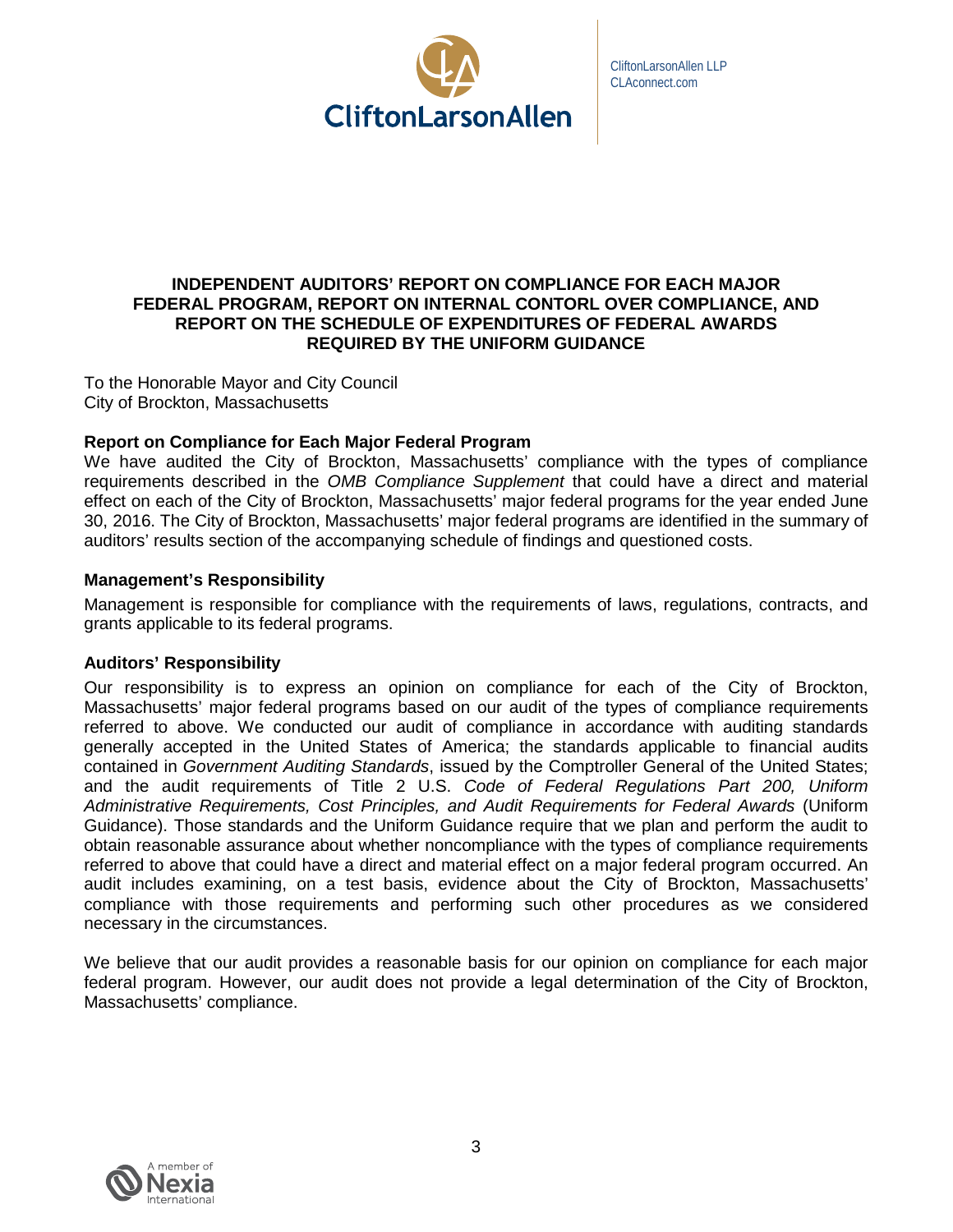## **Opinion on Each Major Federal Program**

In our opinion, the City of Brockton, Massachusetts complied, in all material respects, with the types of compliance requirements referred to above that could have a direct and material effect on each of its major federal programs for the year ended June 30, 2016.

#### **Other Matters**

The results of our auditing procedures disclosed instances of noncompliance, which are required to be reported in accordance with the Uniform Guidance and which are described in the accompanying schedule of findings and questioned costs as items 2016-002, 2016-003, 2016-004 and 2016-005. Our opinion on each major federal program is not modified with respect to these matters.

The City of Brockton, Massachusetts' responses to the noncompliance findings identified in our audit are described in the accompanying schedule of findings and questioned costs. The City of Brockton, Massachusetts' responses were not subjected to the auditing procedures applied in the audit of compliance and, accordingly, we express no opinion on these responses.

## **Report on Internal Control Over Compliance**

Management of the City of Brockton, Massachusetts is responsible for establishing and maintaining effective internal control over compliance with the types of compliance requirements referred to above. In planning and performing our audit of compliance, we considered the City of Brockton, Massachusetts' internal control over compliance with the types of requirements that could have a direct and material effect on each major federal program to determine the auditing procedures that are appropriate in the circumstances for the purpose of expressing an opinion on compliance for each major federal program and to test and report on internal control over compliance in accordance with the Uniform Guidance, but not for the purpose of expressing an opinion on the effectiveness of internal control over compliance. Accordingly, we do not express an opinion on the effectiveness of the City of Brockton, Massachusetts' internal control over compliance.

A *deficiency in internal control over compliance* exists when the design or operation of a control over compliance does not allow management or employees, in the normal course of performing their assigned functions, to prevent, or detect and correct, noncompliance with a type of compliance requirement of a federal program on a timely basis. A *material weakness in internal control over compliance* is a deficiency, or combination of deficiencies, in internal control over compliance, such that there is a reasonable possibility that material noncompliance with a type of compliance requirement of a federal program will not be prevented, or detected and corrected, on a timely basis. A *significant deficiency in internal control over compliance* is a deficiency, or a combination of deficiencies, in internal control over compliance with a type of compliance requirement of a federal program that is less severe than a material weakness in internal control over compliance, yet important enough to merit attention by those charged with governance.

Our consideration of internal control over compliance was for the limited purpose described in the first paragraph of this section and was not designed to identify all deficiencies in internal control over compliance that might be material weaknesses or significant deficiencies and therefore, material weaknesses or significant deficiencies may exist that were not identified. We did not identify any deficiencies in internal control over compliance that we consider to be material weaknesses. However, we identified certain deficiencies in internal control over compliance, as described in the accompanying schedule of findings and questioned costs as items 2016-002, 2016-003, 2016-004 and 2016-005, that we consider to be significant deficiencies.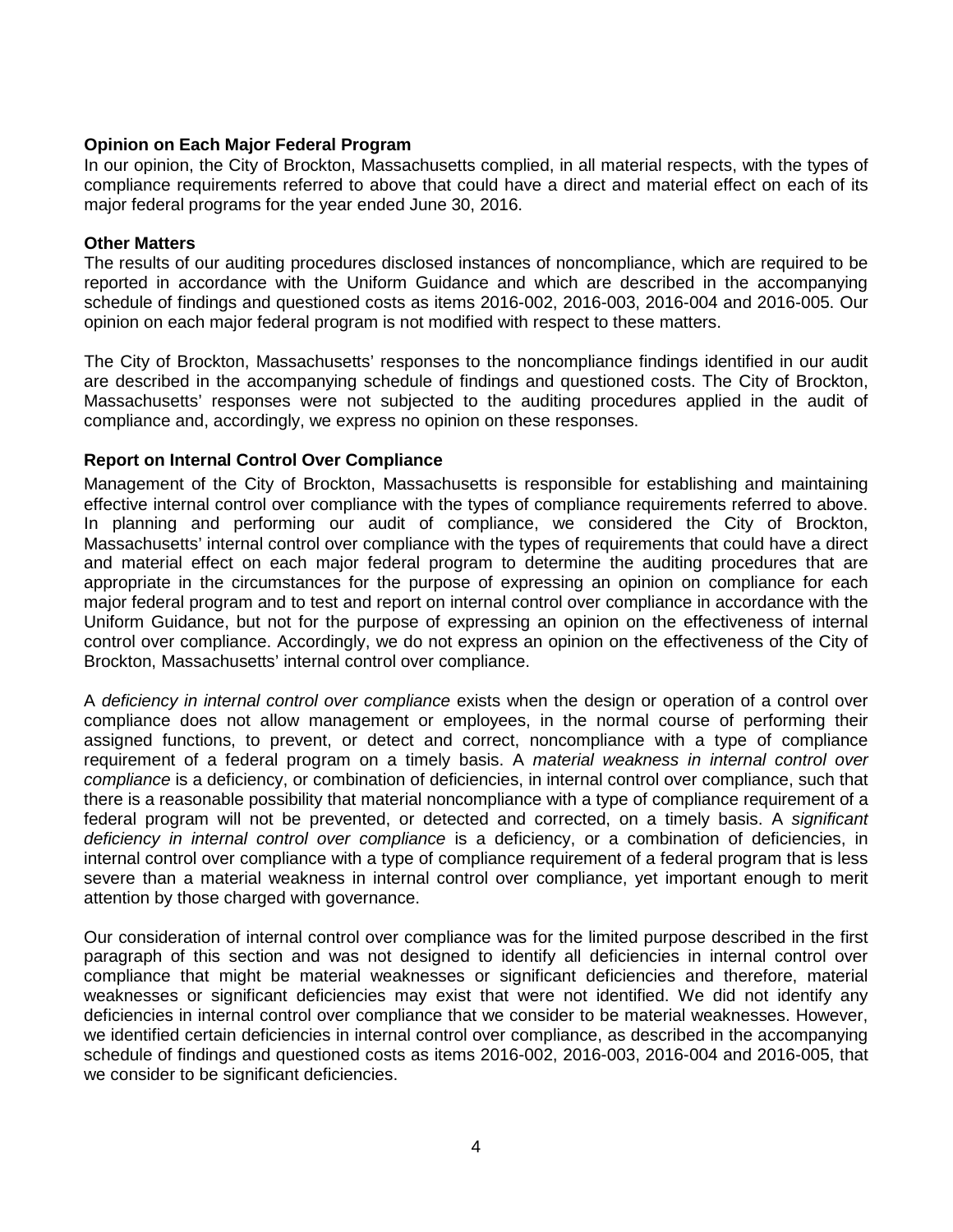The City of Brockton, Massachusetts' responses to the internal control over compliance findings identified in our audit are described in the accompanying schedule of findings and questioned costs. The City of Brockton, Massachusetts' responses were not subjected to the auditing procedures applied in the audit of compliance and, accordingly, we express no opinion on the response.

The purpose of this report on internal control over compliance is solely to describe the scope of our testing of internal control over compliance and the results of that testing based on the requirements of the Uniform Guidance. Accordingly, this report is not suitable for any other purpose.

#### **Report on Schedule of Expenditures of Federal Awards Required by Uniform Guidance**

We have audited the financial statements of the governmental activities, the business-type activities, each major fund, and the aggregate remaining fund information of the City of Brockton, Massachusetts, as of and for the year ended June 30, 2016, and the related notes to the financial statements, which collectively comprise the basic financial statements of the City of Brockton, Massachusetts. We issued our report thereon dated March 29, 2017, which contained unmodified opinions on those financial statements.

Our audit was conducted for the purpose of forming opinions on the financial statements that collectively comprise the basic financial statements. The accompanying schedule of expenditures of federal awards is presented for purposes of additional analysis as required by the Uniform Guidance and is not a required part of the basic financial statements. Such information is the responsibility of management and was derived from and relates directly to the underlying accounting and other records used to prepare the basic financial statements. The information has been subjected to the auditing procedures applied in the audit of the financial statements and certain additional procedures, including comparing and reconciling such information directly to the underlying accounting and other records used to prepare the basic financial statements or to the basic financial statements themselves, and other additional procedures in accordance with auditing standards generally accepted in the United States of America. In our opinion, the schedule of expenditures of federal awards is fairly stated in all material respects in relation to the basic financial statements as a whole.

Clifton Larson Allen LLP

**CliftonLarsonAllen LLP**

Boston, Massachusetts March 29, 2017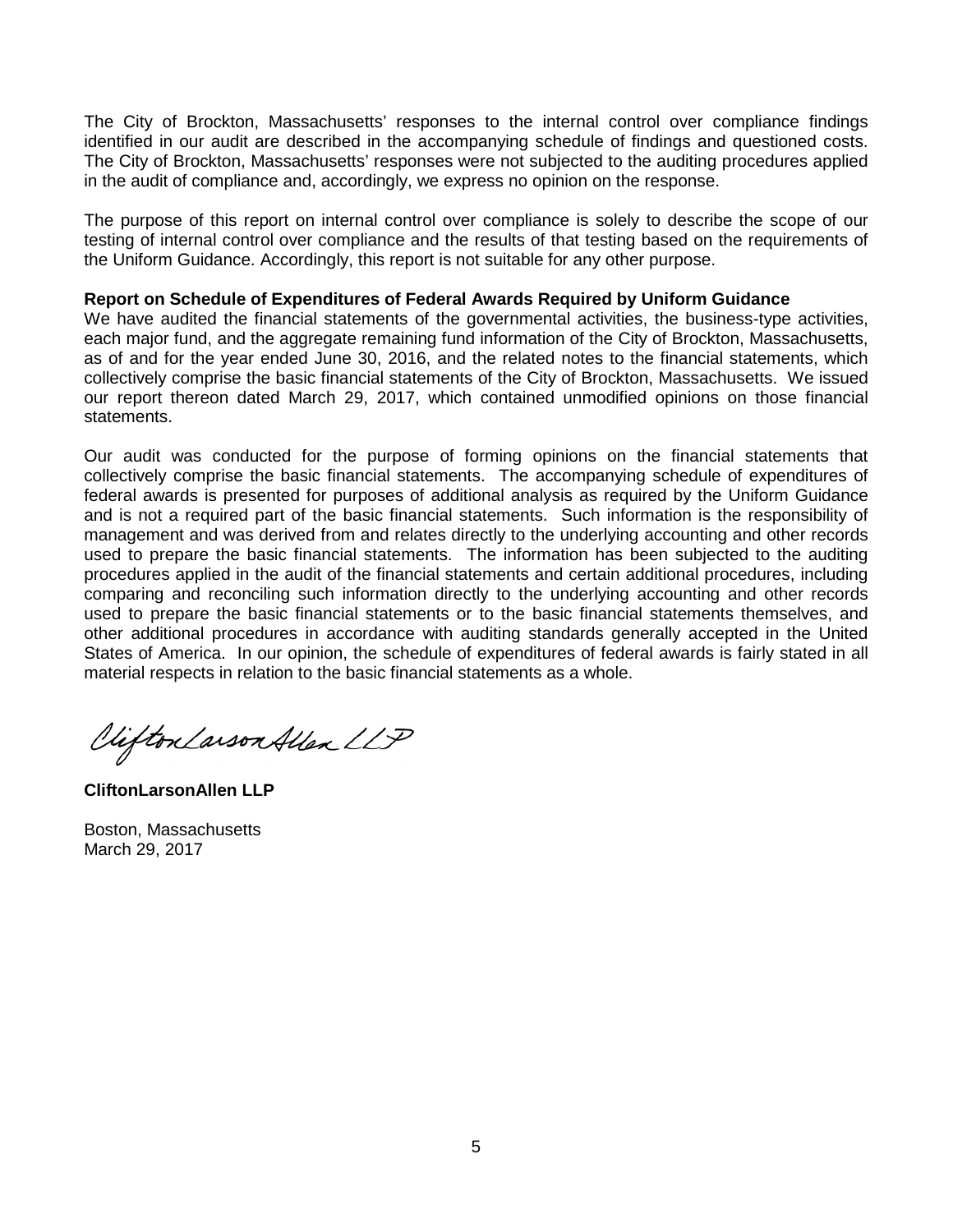## **CITY OF BROCKTON, MASSACHUSETTS SCHEDULE OF EXPENDITURES OF FEDERAL AWARDS YEAR ENDED JUNE 30, 2016**

<span id="page-8-0"></span>

|                                                                                                                                                    |                       |                                                |                                | Passed                          |
|----------------------------------------------------------------------------------------------------------------------------------------------------|-----------------------|------------------------------------------------|--------------------------------|---------------------------------|
| Federal Grantor/Passed-Through Grantor/Program Title                                                                                               | <b>CFDA</b><br>Number | Pass-Through<br><b>Number</b>                  | Federal<br><b>Expenditures</b> | Through<br><b>Subrecipients</b> |
|                                                                                                                                                    |                       |                                                |                                |                                 |
| U.S. Department of Agriculture:<br>Passed through State Department of Elementary and Secondary Education:                                          |                       |                                                |                                |                                 |
| School Breakfast Program                                                                                                                           | 10.553                | 12-044                                         | \$<br>2,749,412                | S                               |
| National School Lunch Program - Cash Assistance                                                                                                    | 10.555                | 12-044                                         | 6,353,940                      |                                 |
| National School Lunch Program - Non-Cash Assistance - Commodities                                                                                  | 10.555                | 12-044                                         | 946,690                        |                                 |
| Special Summer Food Service Program for Children<br><b>Child Nutrition Cluster Total</b>                                                           | 10.559                | 12-044                                         | 317,265<br>10.367.307          | $\sim$                          |
|                                                                                                                                                    |                       |                                                |                                |                                 |
| Child and Adult Care Food Program<br>Child Nutrition Discrentionary Grants Limited Availability                                                    | 10.558<br>10.579      | $12 - 044$<br>722-003-6-0044-Q                 | 234,581<br>20,000              |                                 |
| Fresh Fruit and Vegetable Program                                                                                                                  | 10.582                | 12-044                                         | 140,209                        |                                 |
| Total U.S. Department of Agriculture                                                                                                               |                       |                                                | 10,762,097                     |                                 |
| U.S. Department of Defense:                                                                                                                        |                       |                                                |                                |                                 |
| Direct Programs:                                                                                                                                   |                       |                                                |                                |                                 |
| US Army Junior ROTC                                                                                                                                | 12.000                | N/A                                            | 41,964                         |                                 |
| Total U.S. Department of Defense                                                                                                                   |                       |                                                | 41,964                         | $\mathcal{L}_{\mathcal{A}}$     |
| U.S. Department of Housing and Urban Development:                                                                                                  |                       |                                                |                                |                                 |
| <b>Direct Programs:</b>                                                                                                                            |                       |                                                |                                |                                 |
| Community Development Block Grant - Entitlement Grants<br><b>CDBG - Entitlement Cluster</b>                                                        | 14.218                | N/A                                            | 1.436.854<br>1,436,854         | 1,436,854<br>1,436,854          |
|                                                                                                                                                    |                       |                                                |                                |                                 |
| Home Investment Partnerships Program<br>Community Development Block Grant - Section 108 Loan Guarantees                                            | 14.239<br>14.248      | N/A<br>N/A                                     | 461,625<br>33,533              | 461,625                         |
| Total U.S. Department of Housing and Urban Development                                                                                             |                       |                                                | 1,932,012                      | 1,898,479                       |
| U.S. Department of the Interior National Park Service:                                                                                             |                       |                                                |                                |                                 |
| Passed through the State Executive Office of Energy & Environment:                                                                                 |                       |                                                |                                |                                 |
| Outdoor Recreation Acquisition, Development and Planning                                                                                           | 15.904                | CTENV029614000000000                           | 268,711                        |                                 |
| Total U.S. Department of the Interior National Park Service:                                                                                       |                       |                                                | 268,711                        | $\sim$                          |
| U.S. Department of Justice:                                                                                                                        |                       |                                                |                                |                                 |
| Direct Programs:                                                                                                                                   |                       |                                                |                                |                                 |
| Edward Byrne Memorial Justice Assistance Grant Program                                                                                             | 16.738                | N/A                                            | 13,534                         |                                 |
| <b>Total Direct Programs</b><br>Passed through Plymouth County District Attorney Office:                                                           |                       |                                                | 13,534                         | $\sim$                          |
| Edward Byrne Memorial Justice Assistance Grant Program                                                                                             | 16.738                | FFY12JAGBROCKTONPD01                           | 83,892                         |                                 |
| Edward Byrne Memorial Justice Assistance Grant Program                                                                                             | 16.738                | FFY13JAGBROCKTONPD01                           | 52,421                         |                                 |
| Total U.S. Department of Justice                                                                                                                   |                       |                                                | 149,847                        |                                 |
| U.S. Department of Labor:                                                                                                                          |                       |                                                |                                |                                 |
| Passed through Brockton Area Workforce Investment Board:                                                                                           |                       |                                                |                                |                                 |
| WIA/WIOA Cluster - Employment Training Administration:                                                                                             |                       |                                                |                                |                                 |
| WIA Adult Program                                                                                                                                  | 17.258                | FY 15 DESE 540 Community Adult Learning Center | 84                             |                                 |
| WIA Adult Program                                                                                                                                  | 17.258                | FY 16 DESE 541 Community Adult Learning Center | 58,300                         |                                 |
| WIA/WIOA Cluster Total                                                                                                                             |                       |                                                | 58,384                         | $\overline{\phantom{a}}$<br>÷.  |
| Total U.S. Department of Labor                                                                                                                     |                       |                                                | 58,384                         |                                 |
| U.S. Department of Transportation:                                                                                                                 |                       |                                                |                                |                                 |
| Highway Planning and Construction Cluster - Federal Highway Administration:                                                                        |                       |                                                |                                |                                 |
| Passed through State Department of Transportation:                                                                                                 |                       |                                                |                                |                                 |
| Highway Planning and Construction                                                                                                                  | 20.205                | 03134                                          | 18,379                         | $\mathcal{L}_{\mathcal{A}}$     |
| Highway Planning and Construction Cluster Total<br>Highway Safety Cluster - National Highway Traffic Safety and Security:                          |                       |                                                | 18,379                         |                                 |
| Passed through State Executive of Office of Public Safety and Security-                                                                            |                       |                                                |                                |                                 |
| State and Community Highway Safety                                                                                                                 | 20.600                | 2014BROCKTONSTEPXXXX                           | 39                             |                                 |
| State and Community Highway Safety                                                                                                                 | 20.600                | 2013OTENF2017XXXXXXX                           | 133,140                        |                                 |
| State and Community Highway Safety                                                                                                                 | 20.600                | 2013OTENF2017XXXXXXX                           | 15,939                         |                                 |
| State and Community Highway Safety                                                                                                                 | 20,600                | 2016BROCKTONSTEPXXXX                           | 19,803                         |                                 |
| Highway Safety Cluster Total                                                                                                                       |                       |                                                | 168,921                        |                                 |
| Passed through State Executive of Office of Public Safety and Security-                                                                            |                       |                                                |                                |                                 |
| Interagency Hazardous Material Public Sector Training and Planning Grants                                                                          | 20.703                | FY15HMEP15000000BROCK                          | 2,199                          |                                 |
| Total U.S. Department of Transportation                                                                                                            |                       |                                                | 189,499                        |                                 |
| Institute of Museum and Library Services:                                                                                                          |                       |                                                |                                |                                 |
| Passed through Massachusetts Board of Library Commissioners-                                                                                       |                       |                                                |                                |                                 |
| <b>Grants to States</b>                                                                                                                            | 45.310                | 16BROCKTONLIBRARY000                           | 4,195                          |                                 |
| Total Institute of Museum and Library Services                                                                                                     |                       |                                                | 4,195                          |                                 |
| U.S. Department of Education:                                                                                                                      |                       |                                                |                                |                                 |
| Direct Programs:                                                                                                                                   |                       | N/A                                            |                                |                                 |
| Capacity Building for Traditionally Underserved Populations<br>Special Education Cluster - Office of Special Education and Rehabilitative Services | 84.315                |                                                | 536,340                        |                                 |
| Passed through State Department of Elementary and Secondary Education:                                                                             |                       |                                                |                                |                                 |
| Special Education - Grants to States                                                                                                               | 84.027                | 240-153-6-0044-Q                               | 4,274,467                      |                                 |
| Special Education - Grants to States                                                                                                               | 84.027                | 274-008-6-0044-Q                               | 107,018                        |                                 |
| Special Education - Grants to States                                                                                                               | 84.027                | 240-170-5-0044-P                               | 47,439                         |                                 |
| Special Education - Grants to States                                                                                                               | 84.027                | 245-035-6-0044-Q                               | 9,726                          |                                 |
| Special Education - Preschool Grants (Kindergarten Development)                                                                                    | 84.173                | 298-702-6-0044-Q                               | 4,993                          |                                 |
| Passed through Massachusetts Department of Early Childhood Education & Care:                                                                       |                       |                                                |                                |                                 |
| Special Education - Grants to States                                                                                                               | 84.173                | 26216BROCKTONPUBLICS                           | 103,642                        |                                 |
| Special Education - Grants to States                                                                                                               | 84.173                | 26215BROCKTONPUBLICS                           | 2,920                          |                                 |
| <b>Special Education Cluster</b>                                                                                                                   |                       |                                                | 4,550,205                      | $\sim$                          |
|                                                                                                                                                    |                       |                                                |                                |                                 |
| Passed through State Department of Elementary and Secondary Education:                                                                             |                       |                                                |                                |                                 |
| Adult Education - Basic Grants to States                                                                                                           | 84.002                | 340-026-5-0044-P                               | 18,134                         |                                 |
| Title I - Grants to Local Educational Agencies<br>Title I - Grants to Local Educational Agencies                                                   | 84.010<br>84.010      | 305-073351-2016-0044<br>323-013-6-0044-Q       | 5,369,070<br>40,861            |                                 |
| Title I - Grants to Local Educational Agencies                                                                                                     | 84.010                | 511-050-5-0044-P                               | 103,462                        |                                 |
| Title I - Grants to Local Educational Agencies                                                                                                     | 84.010                | 305-043630-2015-0044                           | 368,387                        |                                 |
| Title I - Grants to Local Educational Agencies                                                                                                     | 84.010                | 323-005-5-0044-D                               | 16,996                         |                                 |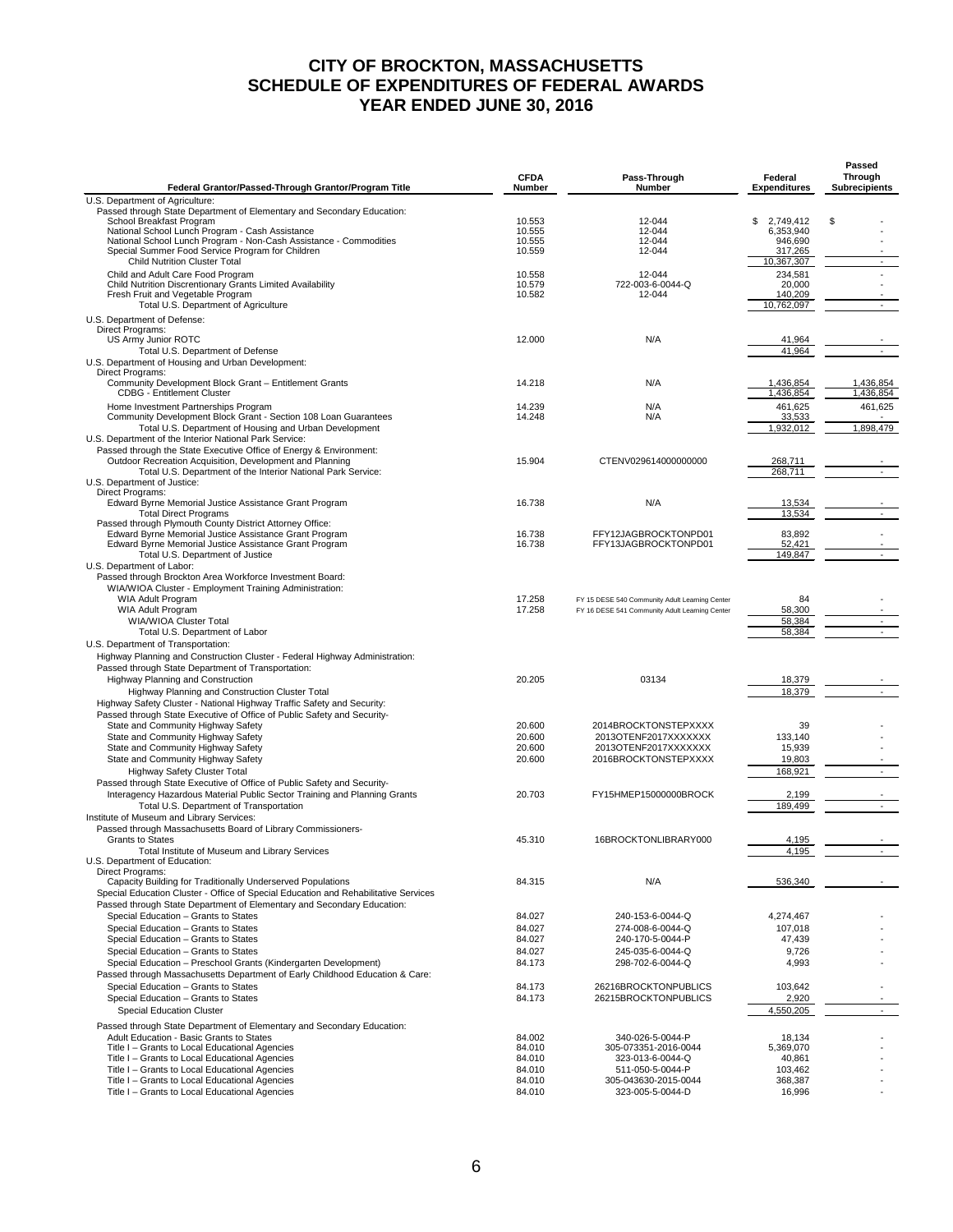## **CITY OF BROCKTON, MASSACHUSETTS SCHEDULE OF EXPENDITURES OF FEDERAL AWARDS YEAR ENDED JUNE 30, 2016**

| Federal Grantor/Passed-Through Grantor/Program Title                                      | <b>CFDA</b><br><b>Number</b> | Pass-Through<br><b>Number</b> | Federal<br><b>Expenditures</b> | Passed<br><b>Through</b><br><b>Subrecipients</b> |
|-------------------------------------------------------------------------------------------|------------------------------|-------------------------------|--------------------------------|--------------------------------------------------|
| U.S. Department of Education (continued):                                                 |                              |                               |                                |                                                  |
| Passed through State Department of Elementary and Secondary Education (continued):        |                              |                               |                                |                                                  |
| Vocational Education - Grants to States                                                   | 84.048                       | 400-0246-0044-Q               | \$<br>82.338                   |                                                  |
| Vocational Education - Grants to States                                                   | 84.048                       | 400-018-5-0044-P              | 25.906                         |                                                  |
| Education for Homeless Children & Youth                                                   | 84.196                       | 310-023-5-0044-P              | 5,776                          |                                                  |
| Education for Homeless Children & Youth                                                   | 84.196                       | 310-029-6-0044-Q              | 33.000                         |                                                  |
| Twenty-First Century Community Learning Centers                                           | 84.287                       | 647-106-6-0044-Q              | 356.343                        |                                                  |
| Twenty-First Century Community Learning Centers                                           | 84.287                       | 647-125-6-0044-Q              | 83.235                         |                                                  |
| Twenty-First Century Community Learning Centers                                           | 84.287                       | 647-185-6-0044-Q              | 84.581                         |                                                  |
| Twenty-First Century Community Learning Centers                                           | 84.287                       | 647-099-5-0044-P              | 48,758                         |                                                  |
| Twenty-First Century Community Learning Centers                                           | 84.287                       | 647-028-6-0044-Q              | 92.151                         |                                                  |
| High School Graduation Initiative                                                         | 84.360                       | 1176BROCKTONMASSGRAD          | 159.158                        |                                                  |
| <b>English Language Acquisition Grants</b>                                                | 84.365                       | 180-005-6-0044-Q              | 517,872                        |                                                  |
| <b>English Language Acquisition Grants</b>                                                | 84.365                       | 186-008-6-0044-Q              | 17.397                         |                                                  |
| <b>English Language Acquisition Grants</b>                                                | 84.365                       | 180-050-6-0044-Q              | 91,258                         |                                                  |
| <b>English Language Acquisition Grants</b>                                                | 84.365                       | 186-003-5-0044-P              | 33,635                         |                                                  |
| <b>English Language Acquisition Grants</b>                                                | 84.365                       | 180-013-5-0044-P              | 107,712                        |                                                  |
| <b>English Language Acquisition Grants</b>                                                | 84.365                       | 180-095-5-0044-P              | 43.193                         |                                                  |
| Improving Teacher Quality State Grants                                                    | 84.367                       | 140-077344-2016-0044          | 1.183.140                      |                                                  |
| Improving Teacher Quality State Grants                                                    | 84.367                       | 140-055829-2015-0044          | 11,224                         |                                                  |
| ARRA - State Fiscal Stabilization Fund Race to the Top                                    | 84.395                       | 201-043780-2015-0044          | 8,266                          |                                                  |
| Total U.S. Department of Education                                                        |                              |                               | 13,988,398                     |                                                  |
| U.S. Department of Health and Human Services:<br>Direct Program:                          |                              |                               |                                |                                                  |
| Substance Abuse and Mental Health Services Projects of Regional and National Significance | 93.243                       | N/A                           | 3,481                          |                                                  |
| Medical Reserve Corps Small Grant Program                                                 | 93.008                       | N/A                           | 4.042                          |                                                  |
| <b>Total Direct Programs</b>                                                              |                              |                               | 7,523                          |                                                  |
| Passed through Massachusetts Executive Office of Health and Human Services:               |                              |                               |                                |                                                  |
| Substance Abuse and Mental Health Services Projects of Regional and National Significance | 93.243                       | INTF2354M03W30816051          | 34.661                         | 34,661                                           |
| Substance Abuse and Mental Health Services Projects of Regional and National Significance | 93.243                       | INTF2354M04W5009117           | 63.750                         | 62,554                                           |
| School Based Medicaid Reimbursement Program                                               | 93.778                       |                               | 649.888                        |                                                  |
| Block Grants for Prevention and Treatment of Substance Abuse                              | 93.959                       | INTF2354M04301822055          | 170.000                        | 168.180                                          |
| Block Grants for Prevention and Treatment of Substance Abuse                              | 93.959                       | INTF2354M04160222083          | 100.000                        | 98,310                                           |
| National Bioterrorism Hospital Preparedness Program                                       | 93.889                       | INTF6207P01W21916380          | 4.066                          |                                                  |
| Passed through State Department of Elementary and Secondary Education:                    |                              |                               |                                |                                                  |
| <b>Head Start</b>                                                                         | 93.600                       | 23715BROCKTONPUBLIC           | 163,452                        |                                                  |
| Passed through the Massachusetts Association of Health Boards:                            |                              |                               |                                |                                                  |
| <b>Public Health Emergency Preparedness</b>                                               | 93.069                       | MRC 15-0928                   | 5,991                          |                                                  |
| Total U.S. Department of Health and Human Services                                        |                              |                               | 1,199,331                      | 363.705                                          |
| U.S. Department of Homeland Security:                                                     |                              |                               |                                |                                                  |
| Passed through Massachusetts Emergency Management Agency:                                 |                              |                               |                                |                                                  |
| Disaster Grants - Public Assistance (Presidentially Declared Disasters)                   | 97.036                       | CTFEMA4214BROCK               | 38.820                         |                                                  |
| <b>Emergency Management Performance Grants</b>                                            | 97.042                       | FY16EMPG1500000BROCK          | 22.359                         |                                                  |
| Passed through Southeast Regional Advisory Council:                                       |                              |                               |                                |                                                  |
| Homeland Security Grant Program                                                           | 97.067                       | FY16CCP1400000BROCK           | 4,928                          |                                                  |
| Total U.S. Department of Homeland Security                                                |                              |                               | 66,107                         |                                                  |
| <b>Total Expenditures of Federal Awards</b>                                               |                              |                               | \$28,660,545                   | 2,262,184<br>\$                                  |
|                                                                                           |                              |                               |                                |                                                  |

The accompanying notes are an integral part of the schedule of expenditures of federal award programs.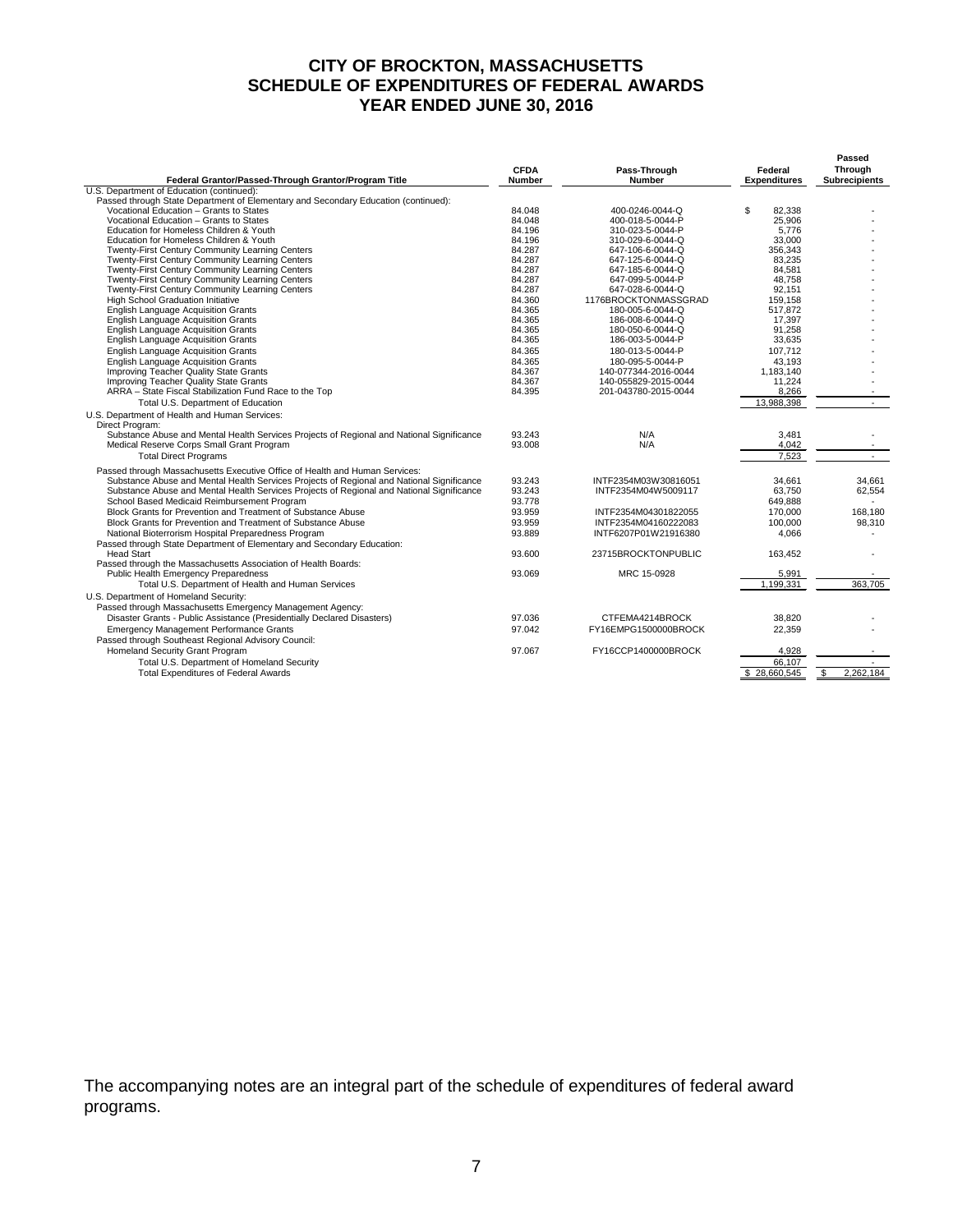## **CITY OF BROCKTON, MASSACHUSETTS NOTES TO SCHEDULE OF EXPENDITURES OF FEDERAL AWARDS YEAR ENDED JUNE 30, 2016**

## <span id="page-10-0"></span>**NOTE 1 BASIS OF PRESENTATION**

The accompanying schedule of expenditures of federal awards (the "schedule") includes the federal award activity of the City of Brockton, Massachusetts under programs of the federal government for the year ended June 30, 2016. The information in this Schedule is presented in accordance with the requirements of 2 CFR Part 200, *Uniform Administrative Requirements, Cost Principles, and Audit Requirements for Federal Awards (Uniform Guidance)*. Because the Schedule presents only a selected portion of the operations of the City of Brockton, Massachusetts, it is not intended to and does not present the financial position, changes in net position, or cash flows of the City of Brockton, Massachusetts.

## **NOTE 2 SUMMARY OF SIGNIFICANT ACCOUNTING POLICIES**

Expenditures reported on the schedule are reported on the modified accrual basis of accounting. Such expenditures are recognized following the cost principles in OMB Circular A-87, Cost Principles for State, Local or Indian Tribal Governments, or the cost principles contained in Uniform Guidance, wherein certain types of expenditures are not allowable or are limited as to reimbursement.

The City of Brockton, Massachusetts did not elect to use the 10-percent de minimis indirect cost rate identified in §200.414 of the Uniform Guidance.

#### **NOTE 3 U.S. DEPARTMENT OF AGRICULTURE**

The amount reported for the National School Lunch Program – Non-Cash Assistance (Commodities) represents non-monetary assistance and is reported in the Schedule at the fair market value of the commodities received. The amounts reported for the National School Lunch Program – Cash Assistance, School Breakfast Program and Special Summer Food Service Program for Children is reported in the schedule based on the modified accrual basis of accounting.

## **NOTE 4 U.S. DEPARTMENT OF HEALTH AND HUMAN SERVICES**

The amount reported for the School-Based Medicaid Reimbursement Program represents federal reimbursements for Administrative Activity Claims.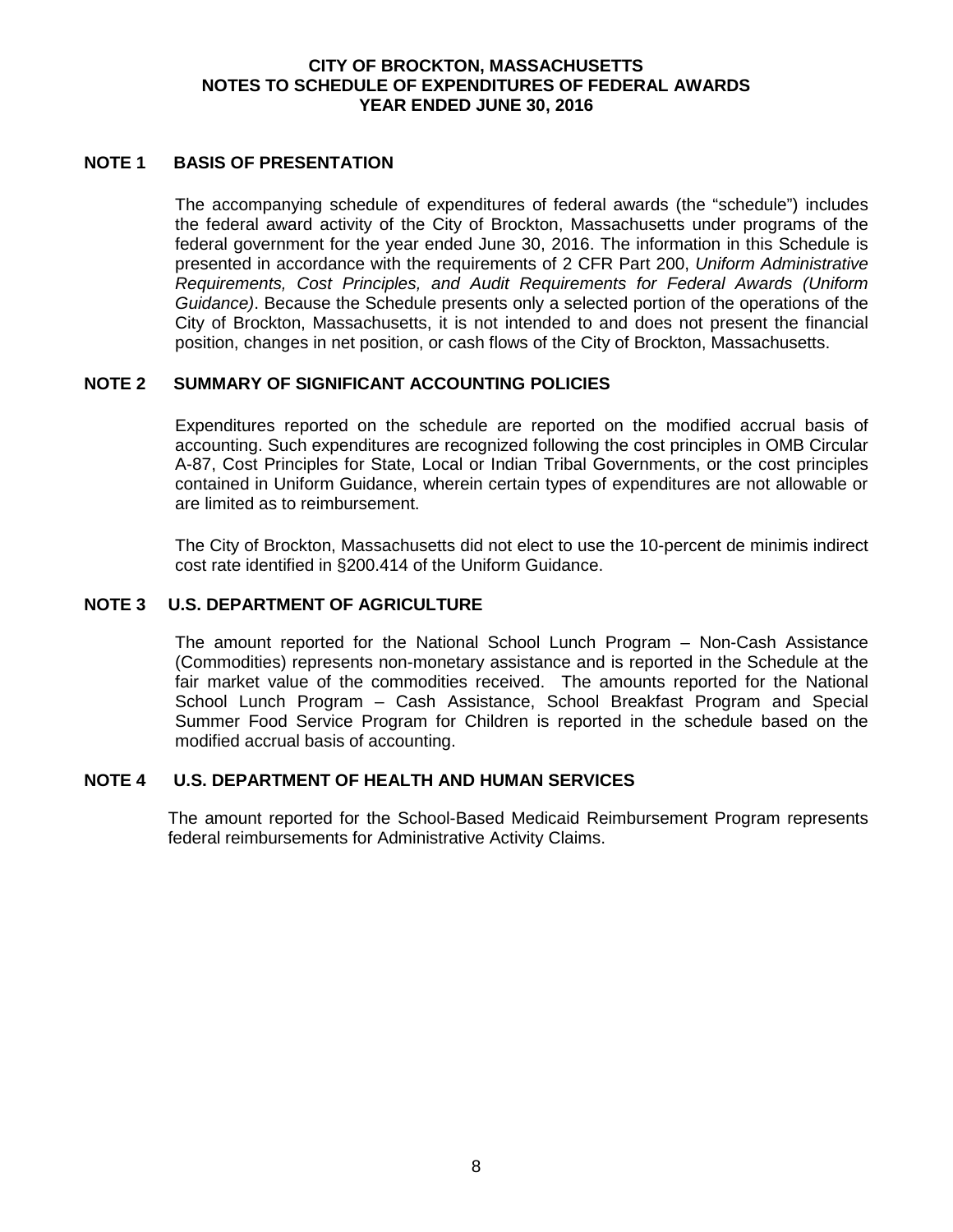## **CITY OF BROCKTON, MASSACHUSETTS NOTES TO SCHEDULE OF EXPENDITURES OF FEDERAL AWARDS YEAR ENDED JUNE 30, 2016**

## **NOTE 5 U.S. DEPARTMENT OF HOMELAND SECURITY**

U.S. Department of Homeland Security CFDA program 97.036 Disaster Grants – Public Assistance (Presidentially Declared Disasters) expenditures are recognized in the City's SEFA when both the Federal Emergency Management Administration (FEMA) has approved the City's Project Worksheets (PW) and the City has incurred the eligible expenditures. If the City incurs eligible expenditures in its prior fiscal years and FEMA approves the City's PW in the City's current or subsequent fiscal year, the City recognizes those eligible expenditures in either the City's current or subsequent fiscal year's Schedule. Accordingly, the City is recognizing \$38,820 of eligible expenditures from the January 2015 Storms on the current fiscal year's Schedule, which are for expenditures that occurred in the prior fiscal year.

This information is an integral part of the accompanying schedule of expenditures of federal award programs.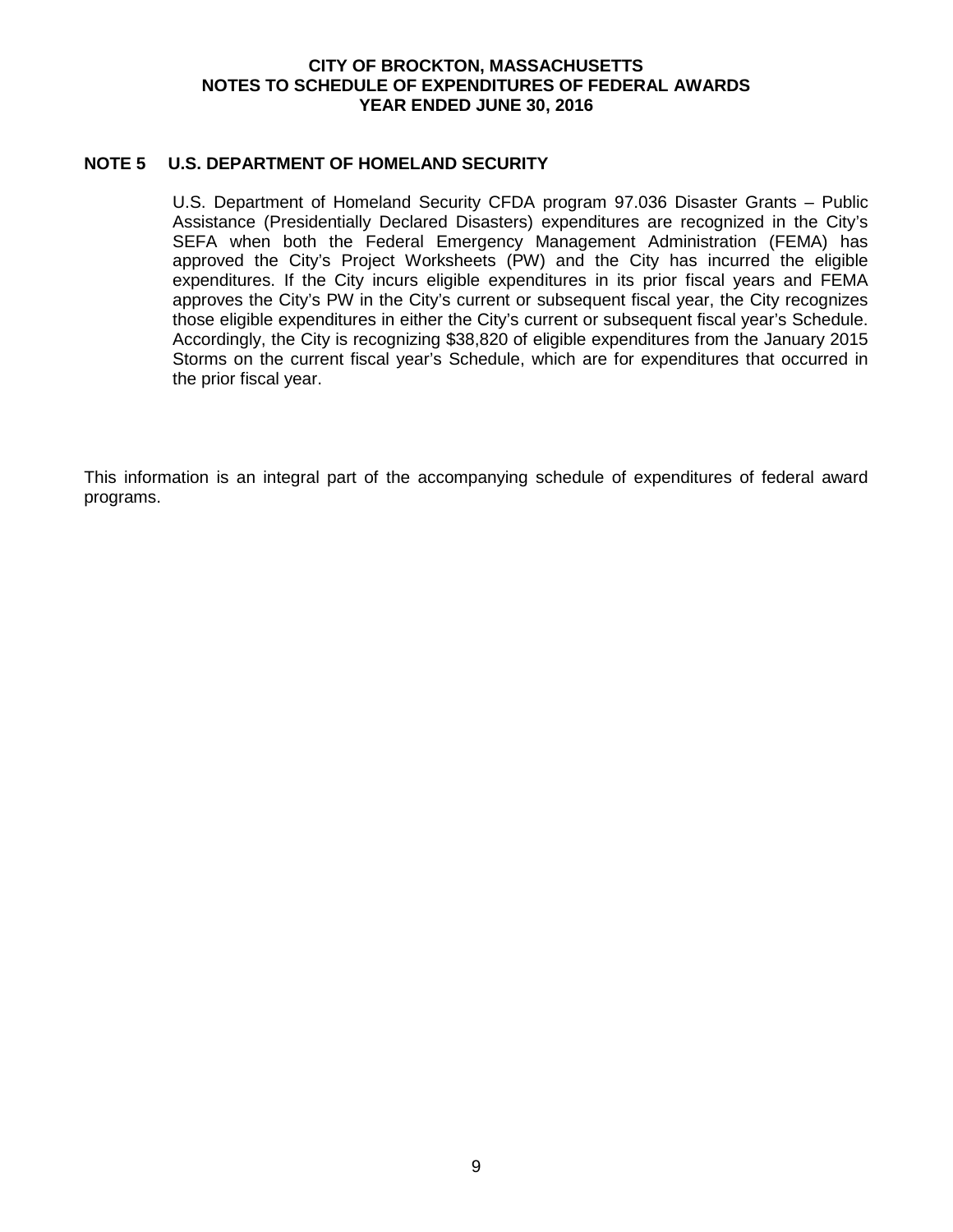<span id="page-12-0"></span>

| Section I – Summary of Auditors' Results                                                                                                               |                          |     |                                                                                                                                                                                                                                                                                                        |
|--------------------------------------------------------------------------------------------------------------------------------------------------------|--------------------------|-----|--------------------------------------------------------------------------------------------------------------------------------------------------------------------------------------------------------------------------------------------------------------------------------------------------------|
| <b>Financial Statements</b>                                                                                                                            |                          |     |                                                                                                                                                                                                                                                                                                        |
| 1. Type of auditors' report issued:                                                                                                                    | Unmodified               |     |                                                                                                                                                                                                                                                                                                        |
| 2. Internal control over financial reporting:                                                                                                          |                          |     |                                                                                                                                                                                                                                                                                                        |
| Material weakness(es) identified?<br>$\bullet$                                                                                                         | $x$ yes                  |     | no                                                                                                                                                                                                                                                                                                     |
| Significant deficiency(ies) identified<br>$\bullet$<br>that are not considered to be<br>material weakness(es)?                                         |                          | yes | x ____ none reported                                                                                                                                                                                                                                                                                   |
| 3. Noncompliance material to financial<br>statements noted?                                                                                            | $\rule{1em}{0.15mm}$ yes |     | $\mathsf{x}$ no                                                                                                                                                                                                                                                                                        |
| <b>Federal Awards</b>                                                                                                                                  |                          |     |                                                                                                                                                                                                                                                                                                        |
| 1. Internal control over major federal programs:                                                                                                       |                          |     |                                                                                                                                                                                                                                                                                                        |
| Material weakness(es) identified?<br>$\bullet$                                                                                                         |                          | yes | no<br>$\mathsf{X}$ and $\mathsf{X}$ and $\mathsf{X}$ and $\mathsf{X}$ are $\mathsf{X}$ and $\mathsf{X}$ and $\mathsf{X}$ are $\mathsf{X}$ and $\mathsf{X}$ are $\mathsf{X}$ and $\mathsf{X}$ and $\mathsf{X}$ are $\mathsf{X}$ and $\mathsf{X}$ are $\mathsf{X}$ and $\mathsf{X}$ are $\mathsf{X}$ and |
| Significant deficiency(ies) identified<br>$\bullet$<br>that are not considered to be<br>material weakness(es)?                                         | $x$ yes                  |     | none reported                                                                                                                                                                                                                                                                                          |
| 2. Type of auditors' report issued on<br>compliance for major federal programs:                                                                        | Unmodified               |     |                                                                                                                                                                                                                                                                                                        |
| 3. Any audit findings disclosed that are required<br>to be reported in accordance with<br>Subpart F, Section 516(a) of the<br><b>Uniform Guidance?</b> | x                        | yes | no                                                                                                                                                                                                                                                                                                     |
| <b>Identification of Major Federal Programs</b>                                                                                                        |                          |     |                                                                                                                                                                                                                                                                                                        |

## 10.555, 10.553, 10.559 Child Nutrition Cluster Special Education Cluster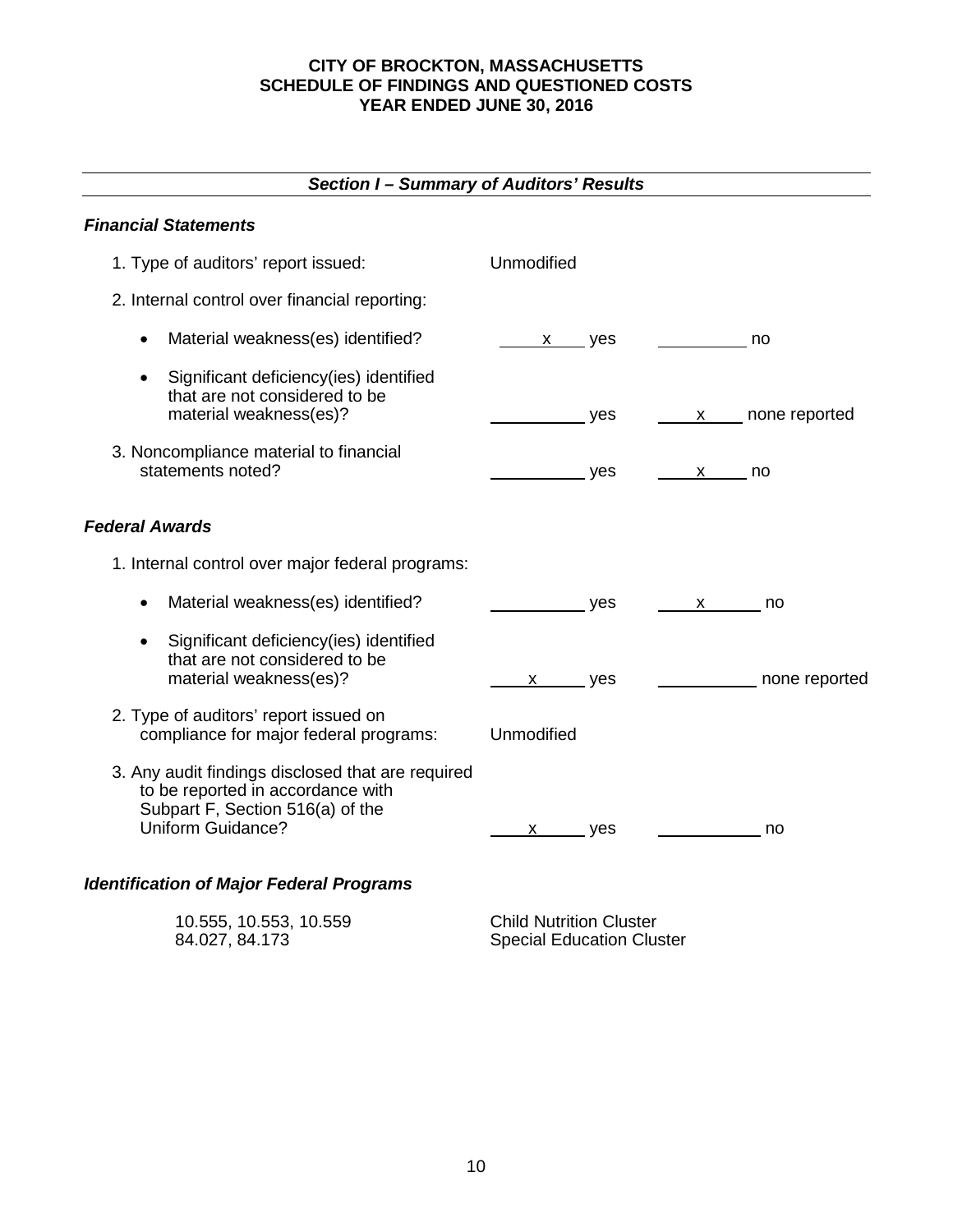| Section I - Summary of Auditors' Results (Continued)                        |     |         |  |    |  |
|-----------------------------------------------------------------------------|-----|---------|--|----|--|
| Dollar threshold used to distinguish between<br>Type A and Type B programs: | \$. | 859,816 |  |    |  |
| Auditee qualified as low-risk auditee pursuant<br>to Uniform Guidance?      |     | ves     |  | no |  |
| <b>Section II - Financial Statement Findings</b>                            |     |         |  |    |  |

## **2016 – 001**

**Type of Finding:** Material Weakness in Internal Control over Financial Reporting

**Condition and Context:** During 2016, management identified that the actuarial calculation of the 2015 total pension liability (impacting the net pension liability reported by the City) was understated. As a result, the 2015 net position reported for the City's governmental activities, business-type activities and enterprise funds was overstated.

**Criteria or specific requirement:** Management is responsible for establishing and maintaining internal controls over GAAP financial reporting.

**Effect:** The 2016 audited financial statements included a prior period restatement that increased the net pension liability and decreased the net position of governmental activities (\$5,924,256) and business-type activities and enterprise funds (\$559,394) to properly reflect the understatement of the net pension liability.

**Cause:** Procedures were not in place to ensure that the total pension liability was properly calculated.

**Recommendation:** We recommend management evaluate the current financial reporting processes and controls to ensure that controls are in place to properly record all transactions.

## **Views of responsible officials and planned corrective actions:**

## **Explanation of disagreement with audit finding:** None

**Actions planned in response to finding:** The Brockton Contributory Retirement System is managed through a five member board which is independent of the city in its hiring of staff and consultants and overall administration of the system. Subject to the provisions of MGL Chapter 32 B and the oversight of the state level of the Public Employee Retirement Administration Commission (PERAC), the board is also independent in its decisions on retirement applications, investment management and actuarial valuation of the funding status of the system, including actuarial, payroll, and investment assumptions. The five member board, all of whom are voting members, includes the Brockton City Auditor, who sits on the board by statute, a member who is appointed by the mayor, two members elected by the participants in the system, and a fifth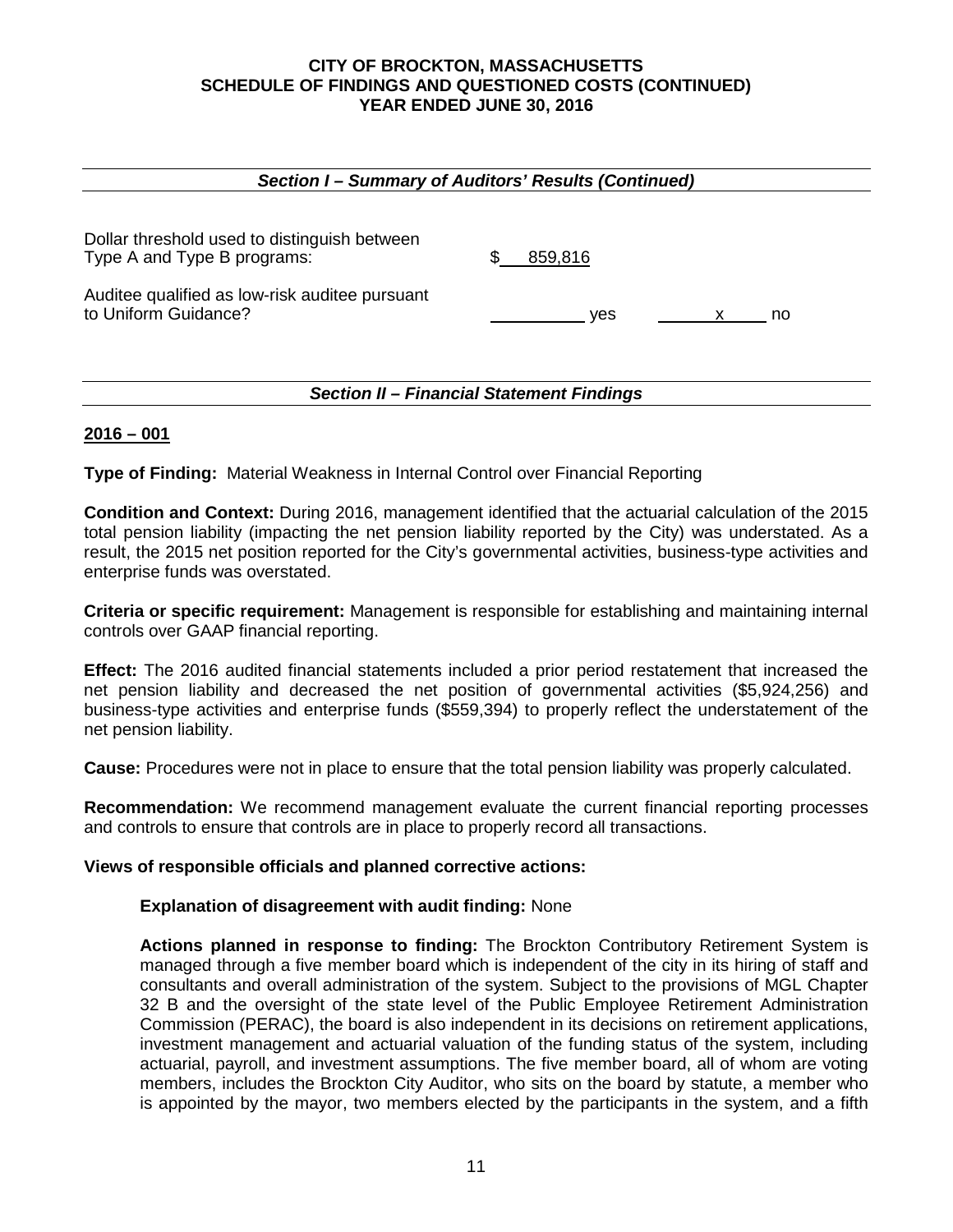member selected by the other members. Because the city accounts for only two seats of five total, it does not directly control the board in its management of the system. The actuary responsible for the report in which the error occurred in stating the net pension liability is directly responsible for the content of that report, as is the board in hiring the actuary and accepting the report. The city, as did the board, relied on the professional competence of the actuary. Nonetheless, the information portrayed, as it impacted the city's financial statements, is the responsibility of the city, and the city acknowledges this. It will now be the city's policy that board meetings at which future actuarial valuations are engaged and accepted will be attended by the City Auditor with the instructions to more closely monitor and question the assumptions underlying and results of the periodic valuations before voting to approve them. In addition, the city's Chief Financial Officer, although not a voting board member, will attend to observe.

**Responsible party:** MaryLynn Peters Chu, City Auditor

**Planned completion date for corrective action:** Complete.

**Plan to monitor completion of corrective action plan:** Immediate policy change per above.

## *Section III – Findings and Questioned Costs – Major Federal Programs*

## *2016–002*

Federal agency: U.S. Department of Agriculture

Federal program title: Child Nutrition Cluster

CFDA Number: 10.553, 10.555, 10.559

Pass-Through Agency: Massachusetts State Department of Elementary and Secondary Education

Pass-Through Number(s): 12-044

Award Period: July 1, 2015 – June 30, 2016

Type of Finding:

- Significant Deficiency in Internal Control over Compliance
- Other Matters

Compliance Requirement: Eligibility

**Criteria or specific requirement:** 2 CFR Part 200 *Uniform Administrative Requirements, Cost Principles, and Audit Requirements for Federal Award* requires compliance with the provisions of eligibility. The City of Brockton, Massachusetts should have internal controls designed to ensure compliance with those provisions.

Federal guidelines require that local educational agencies (LEAs) determine a student's eligibility for free or reduced price meals by comparing the data reported on an application submitted by the child's household to published income eligibility guidelines.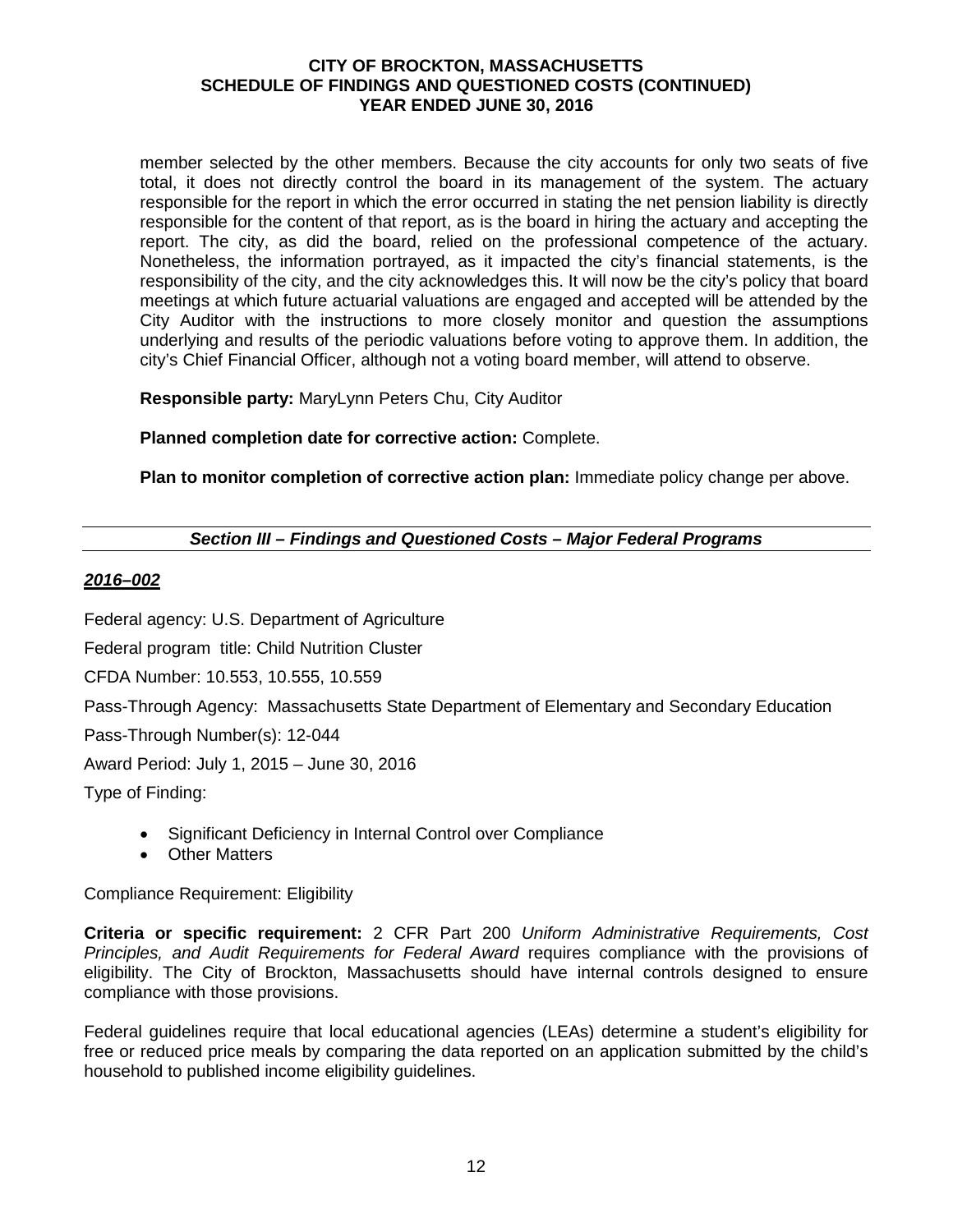## *Section III – Findings and Questioned Costs – Major Federal Programs (Continued)*

**Condition:** Internal controls were not in place to ensure accuracy of eligibility determination and maintaining appropriate documention.

### **Questioned costs:** None

**Context:** One of the sixty student applications selected for testing was listed listed reduced pay, however based on income provided on the lunch application the student's lunch status should be full pay. In addition, one of the sixty student applications selected for testing was unable to be located. The sample was statistically valid.

**Cause:** Procedures are not in place to ensure that all eligibility determinations are properly applied.

**Effect:** The City was not in compliance with certain eligibility requirements.

**Repeat Finding:** Yes, prior year finding 2015-001

**Recommendation:** We recommend the City review its procedures over the application of eligibility determinations to ensure the applications of such determinations is appropriate.

**Views of responsible officials:** There is no disagreement with the audit finding. See Corrective Action Plan.

## *2015–003*

Federal agency: U.S. Department of Education

Federal program title: Special Education Cluster

CFDA Number: 84.027, 84.173

Pass-Through Agency: Massachusetts State Department of Elementary and Secondary Education

Pass-Through Number(s): 240-170-5-0044-P

Award Period: July 1, 2015 – June 30, 2016

Type of Finding:

- Significant Deficiency in Internal Control over Compliance
- Other Matters

Compliance Requirement: Reporting

**Criteria or specific requirement:** 2 CFR Part 200 *Uniform Administrative Requirements, Cost Principles, and Audit Requirements for Federal Award* requires compliance with the provisions of reporting. The City of Brockton, Massachusetts should have internal controls designed to ensure compliance with those provisions.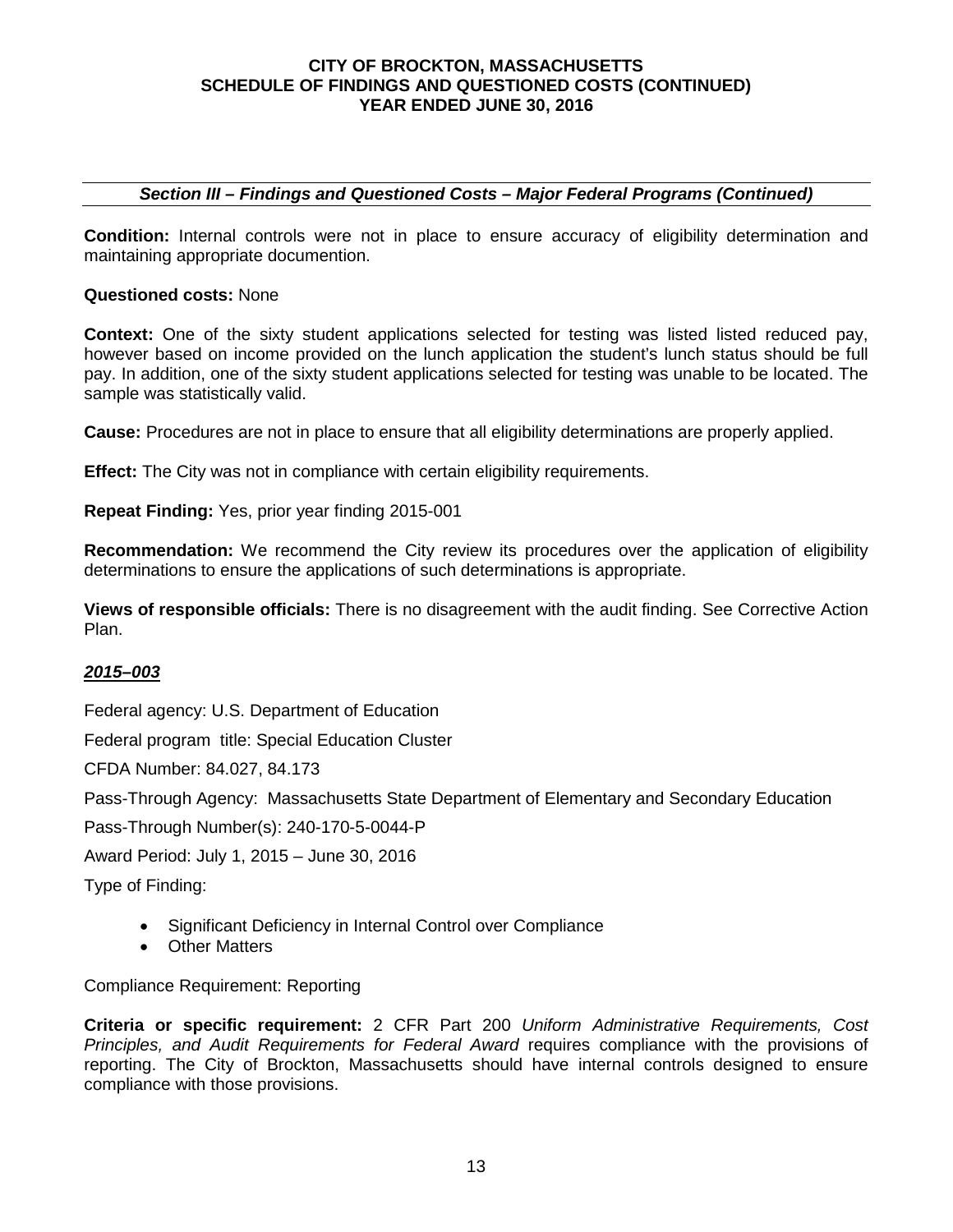## *Section III – Findings and Questioned Costs – Major Federal Programs (Continued)*

Final Financial Reports must be submitted within 60 days of the grant period end date. The revenues and expenditures reported on the reports must be based on actual amounts received and expended and the report must be prepared in accordance with the Massachusetts Department of Elementary and Secondary Education's requirements.

**Condition:** Internal controls were not in place to file the reports timely.

## **Questioned costs:** None

**Context:** One of the two reports selected for testing was submitted more than 60 days subsequent to the grant completion date. The sample was statistically valid.

**Cause:** Procedures were not in place to submit the final financial reports in accordance with the Uniform Guidance.

**Effect:** Reports submitted outside the required timeframe resulted in noncompliance.

**Recommendation:** Procedures must be implemented to ensure that all financial reports are submitted within the required timeframe.

**Views of responsible officials:** There is no disagreement with the audit finding. See Corrective Action Plan.

## *2015–004*

Federal agency: U.S. Department of Education

Federal program: Special Education Cluster

CFDA Number: 84.027, 84.173

Pass-Through Agency: Massachusets State Department of Elementary and Secondary Education

Pass-Through Number(s): 240-153-6-004-Q, 240-170-5-0044-P

Award Period: July 1, 2015 – June 30, 2016

Type of Finding:

- Significant Deficiency in Internal Control over Compliance
- Other Matters

Compliance Requirement: Reporting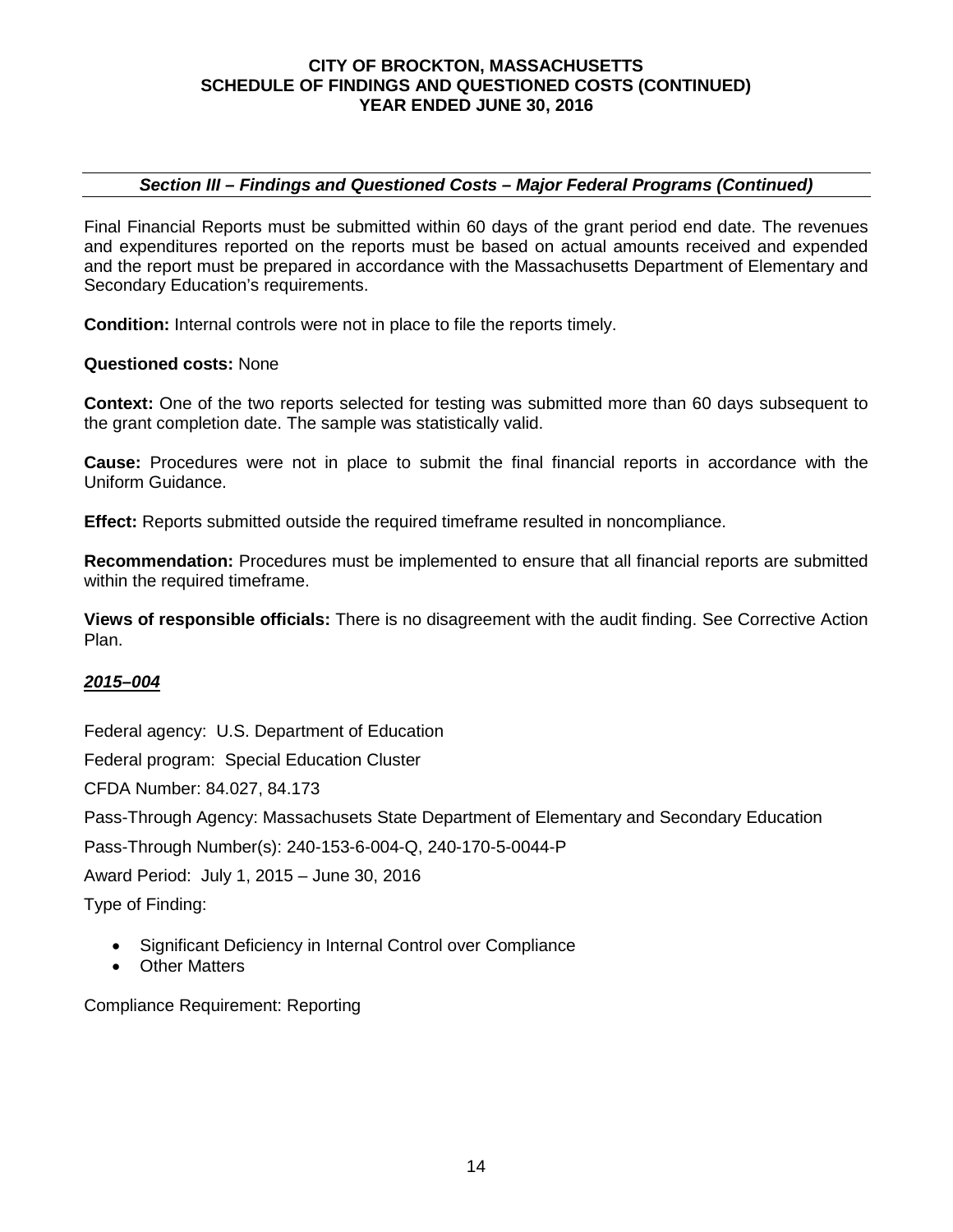## *Section III – Findings and Questioned Costs – Major Federal Programs (Continued)*

**Criteria or specific requirement:** 2 CFR Part 200 *Uniform Administrative Requirements, Cost Principles, and Audit Requirements for Federal Award* requires compliance with the provisions of reporting. The City of Brockton, Massachusetts should have internal controls designed to ensure compliance with those provisions.

Special Reporting – The City of Brockton, Massachusetts is required to report an unduplicated count of children with disabilities receiving special education and related services.

**Condition:** Internal controls were not in place to ensure the accurary of the special reporting requirements.

#### **Questioned costs:** None

**Context:** 7 of the 60 students included in the October 2015 SIMS report were no longer receiving SPED services. The sample was statistically valid.

**Cause:** Procedures were not in place to ensure the documentation maintained was sufficient to support the inclusion of the students in the SIMS report.

**Effect:** Excess reporting of students in the SIMS report.

**Recommendation:** Procedures must be implemented to ensure that only students meeting the requirements for SPED inclusion in the SIMS report are included.

**Views of responsible officials:** There is no disagreement with the audit finding. See Corrective Action Plan.

## *2015–005*

Federal agency: U.S. Department of Education

Federal program: Special Education Cluster

CFDA Number: 84.027, 84.173

Pass-Through Agency: Massachusets State Department of Elementary and Secondary Education

Pass-Through Number(s): 274-008-6-004-Q

Award Period: July 1, 2015 – June 30, 2016

Type of Finding:

- Significant Deficiency in Internal Control over Compliance
- Other Matters

Compliance Requirement: Cash Management